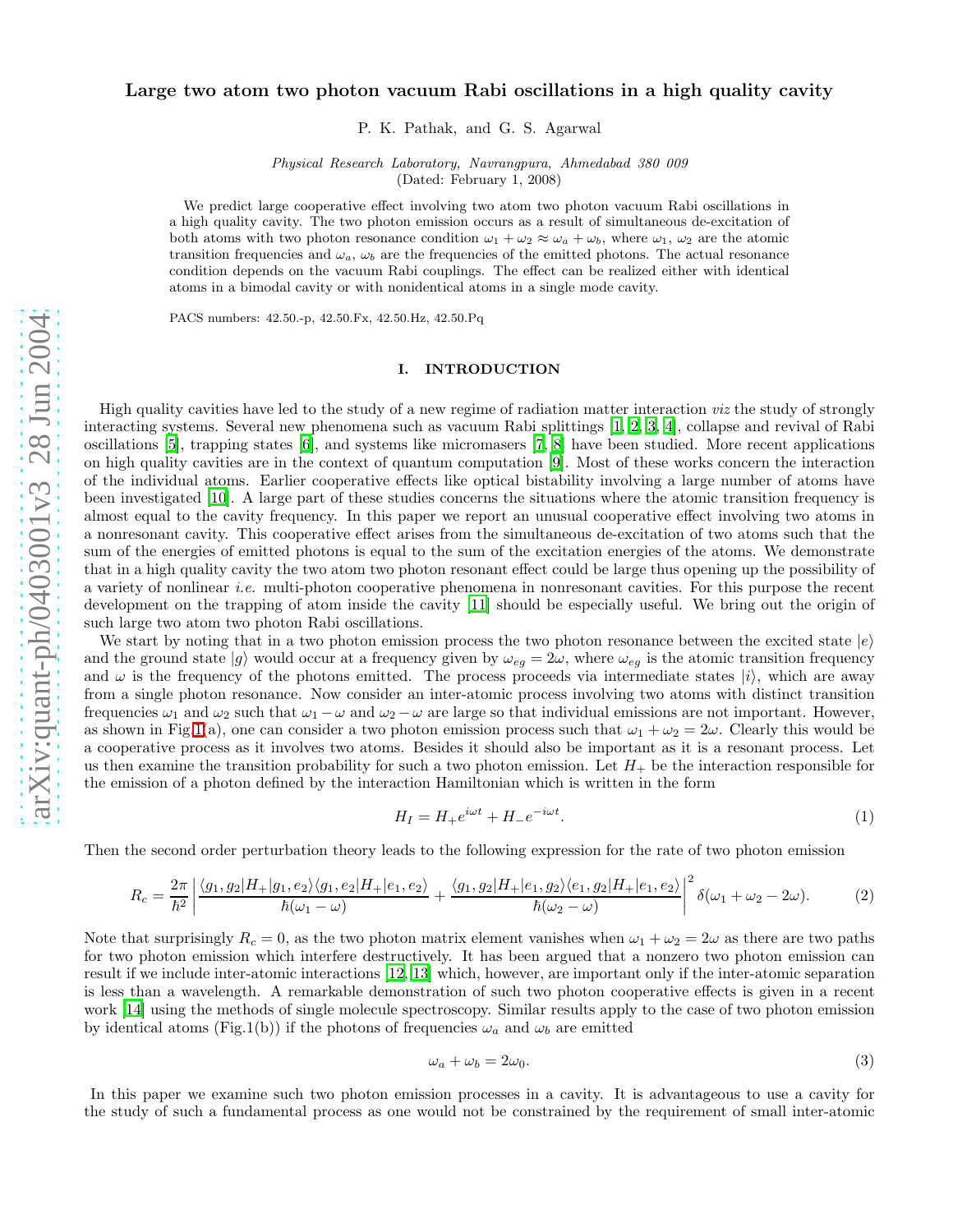

<span id="page-1-0"></span>FIG. 1: Two ways for two atom two photon emission, (a) corresponding to two possible intermediate states  $|e_1, g_2\rangle$  and  $|g_1, e_2\rangle$ in the system of nonidentical atoms interacting with a single mode vacuum,  $(b)$  in the system of identical atoms interacting with two modes of the vacuum.

separation. We demonstrate how high quality cavities can lead to a large two photon Rabi oscillation involving two atoms. Note that vacuum Rabi oscillations in the context of a single atom interacting strongly with vacuum inside a single mode resonant cavity have been studied extensively  $[1, 2, 3, 4]$  $[1, 2, 3, 4]$  $[1, 2, 3, 4]$  $[1, 2, 3, 4]$  $[1, 2, 3, 4]$ . We also note that the two photon micromaser in a single mode cavity has been realized [\[8\]](#page-6-7). In this paper we consider two different cases of two photon vacuum Rabi oscillations,  $(i)$  two identical atoms interacting with vacuum in a two mode cavity,  $(ii)$  two nonidentical atoms in a single mode cavity.

The paper is organized as follow. In Sec.II we consider the case of two identical atoms interacting with two modes of a cavity and discuss two photon vacuum Rabi oscillations when the photons are emitted in different modes under resonance condition. In Sec.III we consider the case of two nonidentical atoms interacting with a single mode of the cavity. We present both approximate and analytical results. In Sec.IV, we confirm that the two photon vacuum Rabi oscillations survive in the limit of small damping in a high quality cavity. Finally in Sec.V, we present conclusions and future outlook.

## II. TWO IDENTICAL ATOMS INTERACTING WITH VACUUM IN A BIMODAL CAVITY

<span id="page-1-1"></span>We consider two identical two level atoms, with transition frequency  $\omega_0$ , interacting with two modes of the vacuum having frequencies  $\omega_a$  and  $\omega_b$  in a cavity as shown in Fig[.1\(](#page-1-0)b). The Hamiltonian for the system is

$$
H = \hbar\omega_a a^\dagger a + \hbar\omega_b b^\dagger b +
$$
  

$$
\sum_{i=1,2} \hbar \left[ \frac{\omega_0}{2} (|e_i\rangle\langle e_i| - |g_i\rangle\langle g_i|) + |e_i\rangle\langle g_i|(g_1 a + g_2 b) + |g_i\rangle\langle e_i|(g_1 a^\dagger + g_2 b^\dagger) \right],
$$
 (4)

<span id="page-1-3"></span>where a and  $a^{\dagger}$  (b and  $b^{\dagger}$ ) are annihilation and creation operators for first(second) mode of the cavity,  $g_1$  and  $g_2$  are the coupling constants. In a frame rotating with frequency  $\omega_0$ , the Hamiltonian [\(4\)](#page-1-1) becomes

$$
H = -\hbar \Delta a^{\dagger} a - \hbar \delta b^{\dagger} b + \sum_{i=1,2} \hbar \left[ |e_i\rangle\langle g_i| (g_1 a + g_2 b) + |g_i\rangle\langle e_i| (g_1 a^{\dagger} + g_2 b^{\dagger}) \right],
$$
  
\n
$$
\Delta = \omega_0 - \omega_a, \quad \delta = \omega_0 - \omega_b.
$$
\n(5)

We consider the special case of two photon emission *i.e.* the case when the initial state of the atom-cavity system is

$$
|\psi(0)\rangle = |e_1, e_2, 0, 0\rangle. \tag{6}
$$

<span id="page-1-2"></span>Considering all possible states of the system in evolution, the state of the system at time  $t$  can be written as

$$
|\psi(t)\rangle = c_1(t)|e_1, e_2, 0, 0\rangle + \frac{1}{\sqrt{2}} (|e_1, g_2\rangle + |g_1, e_2\rangle) \{c_2(t)|1, 0\rangle + c_3(t)|0, 1\rangle\} + |g_1, g_2\rangle \{c_4(t)|1, 1\rangle + c_5(t)|2, 0\rangle + c_6(t)|0, 2\rangle\}.
$$
 (7)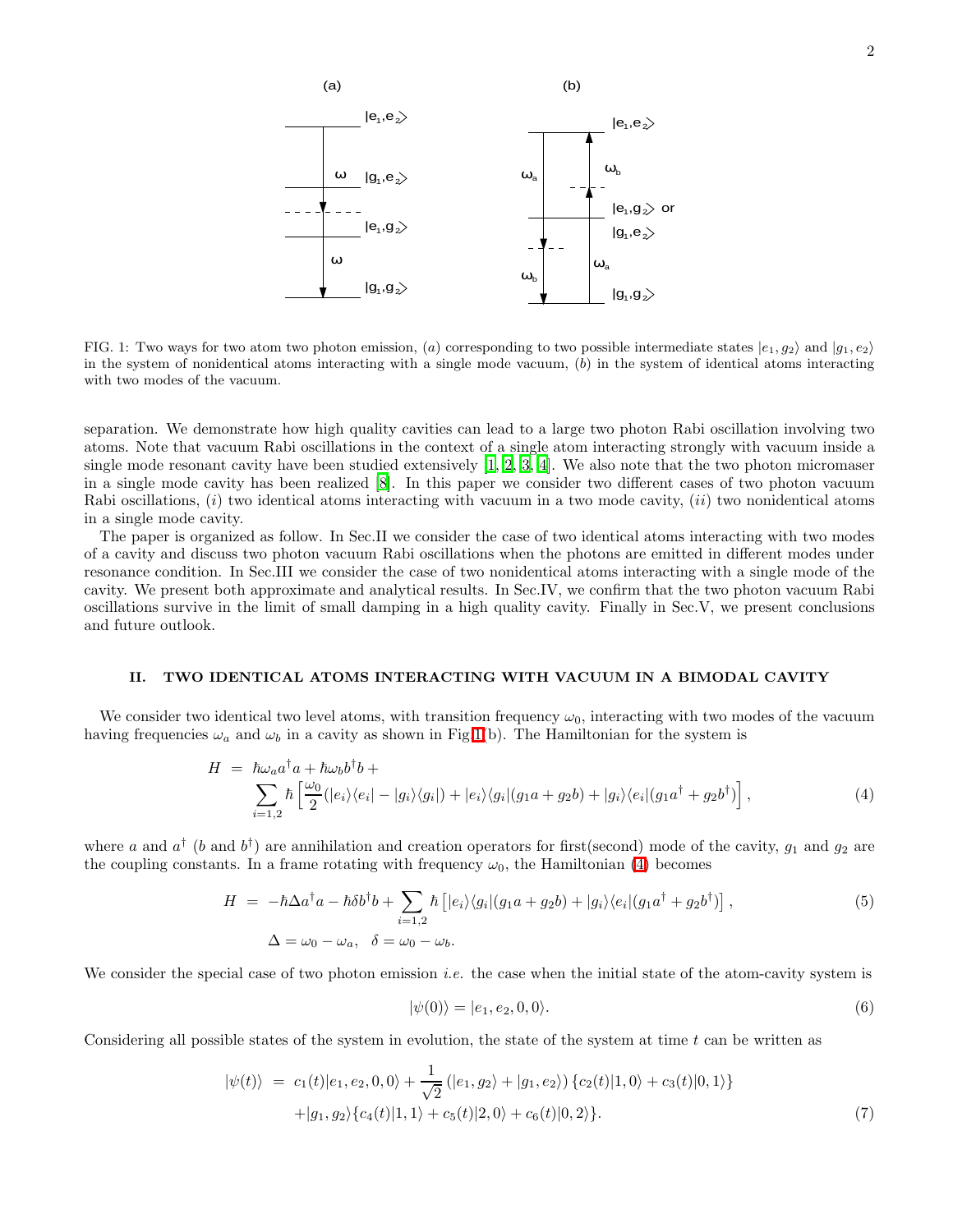Different terms in the wave function [\(7\)](#page-1-2) correspond to no photon emission, one photon emission and two photon emission. The photon emission can take place in either mode. A very interesting aspect of the state [\(7\)](#page-1-2) is its entangled nature. This provides a method of producing entangled states, say, entanglement of two cavity modes [\[15\]](#page-7-6). The time dependent amplitudes  $c_i(t)$  are determined by

<span id="page-2-0"></span>
$$
\begin{aligned}\n\dot{c}_1 &= -ig_1\sqrt{2}c_2 - ig_2\sqrt{2}c_3\\ \n\dot{c}_2 &= i\Delta c_2 - ig_1\sqrt{2}c_1 - ig_2\sqrt{2}c_4 - 2ig_1c_5\\ \n\dot{c}_3 &= i\delta c_3 - ig_2\sqrt{2}c_1 - ig_1\sqrt{2}c_4 - 2ig_2c_6\\ \n\dot{c}_4 &= i(\Delta + \delta)c_4 - ig_2\sqrt{2}c_2 - ig_1\sqrt{2}c_3\\ \n\dot{c}_5 &= 2i\Delta c_5 - 2ig_1c_2\\ \n\dot{c}_6 &= 2i\delta c_6 - 2ig_2c_3.\n\end{aligned} \tag{8}
$$

The complete solution of Eq.[\(8\)](#page-2-0) has six eigenvalues corresponding to those there will be fifteen peak spectrum. In order to understand the nature of the two atom two photon resonance we present numerical as well as approximate analysis which can capture the physics of the cooperative process. We consider the case when detunings to the cavity field are much larger than the couplings i.e.  $|\Delta|$ ,  $|\delta| >> g_1$ ,  $g_2$  but  $|\Delta + \delta|$  is small, the condition for two photon resonance is  $\Delta + \delta = 0$ . In such a case cooperative two photon process should dominate and single photon processes would be insignificant. The results of numerical integration of Eq.[\(8\)](#page-2-0) are plotted in Fig[.2.](#page-2-1) In the case when  $g_1 \neq g_2$ 



<span id="page-2-1"></span>FIG. 2: (Color online) Two atom two photon emission probability,  $|c_4(t)|^2$  in a system of identical atoms interacting with vacuum in a two mode cavity, for  $g_2/g_1 = 1.5$  and  $\Delta/g_1 = -5.0$ .

a novel resonance is achieved. The probability of two photon emission at resonance is quite high. The resonance is shifted from the position  $\Delta + \delta = 0$ . This shift is due to the strong coupling to the vacuum field in the cavity. For  $g_2/g_1 = 1.5$  and  $\Delta = -5g_1$  maximum two photon emission probability is approximately 0.9 and the interaction time required for achieving maximum probability is given by  $g_1 t \approx 6\pi$ .

Having established numerically that the two photon resonance can be large in cavities, we present approximate analysis to demonstrate it. Under the above mentioned conditions for two photon resonance we can eliminate fast oscillating variables  $c_2$ ,  $c_3$ ,  $c_5$ ,  $c_6$  and effectively reduce the dynamics in terms of slowly oscillating variables  $c_1$  and  $c_4$ . A simple treatment where one sets  $\dot{c}_2 = \dot{c}_3 = \dot{c}_5 = \dot{c}_6 = 0$  does not yield the physics of the two atom two photon emission. We thus relegate the procedure for eliminating fast variables to the appendix. The reduced form of the  $Eq.(8)$  $Eq.(8)$  is written as

<span id="page-2-2"></span>
$$
\dot{c}_1 = -i \left( \frac{2g_1^2 \Delta}{\Delta^2 - 2g_1^2} + \frac{2g_2^2 \delta}{\delta^2 - 2g_2^2} \right) c_1 + 2ig_1g_2 \left( \frac{\Delta}{\Delta^2 + 2g_1^2} + \frac{\delta}{\delta^2 + 2g_2^2} \right) c_4
$$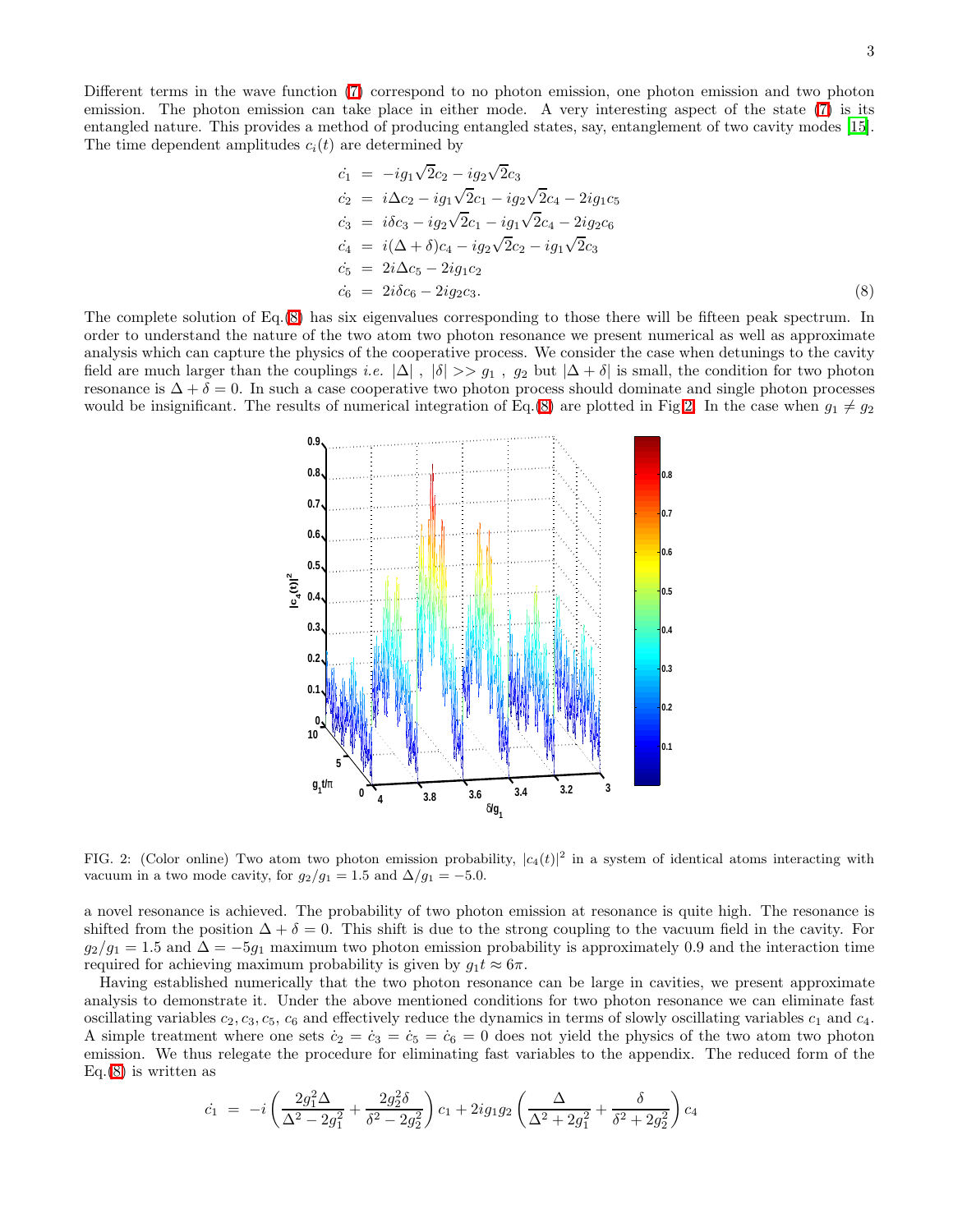$$
4\phantom{1}
$$

$$
\dot{c}_4 = 2ig_1g_2\left(\frac{\Delta}{\Delta^2 + 2g_1^2} + \frac{\delta}{\delta^2 + 2g_2^2}\right)c_1 + i\left(\Delta + \delta - \frac{2g_1^2\delta}{\delta^2 - 2g_2^2} - \frac{2g_2^2\Delta}{\Delta^2 - 2g_1^2}\right)c_4\,. \tag{9}
$$

<span id="page-3-0"></span>The solution of Eq.[\(9\)](#page-2-2) gives

$$
|c_4(t)|^2 = \frac{4G^2}{4G^2 + \Omega^2} \sin^2 \frac{\sqrt{4G^2 + \Omega^2}t}{2},\tag{10}
$$

with 
$$
G = 2g_1g_2\left(\frac{\Delta}{\Delta^2 + 2g_1^2} + \frac{\delta}{\delta^2 + 2g_2^2}\right)
$$
,  $\Omega = \Delta + \delta + 2(g_1^2 - g_2^2)\left(\frac{\Delta}{\Delta^2 - 2g_1^2} - \frac{\delta}{\delta^2 - 2g_2^2}\right)$  (11)

Note that in the limit  $g_1 = g_2$  and  $\Delta + \delta = 0$ , the probability amplitude  $c_4$  for two photon emission tends to zero, as both  $\Omega$  and the numerator in Eq.[\(10\)](#page-3-0) become proportional to  $(\Delta + \delta)$ . Thus when couplings to the modes are same two photon emission probability has no resonance. In this case the transitions from  $|e_1, e_2, 0, 0\rangle$  to  $|g_1, g_2, 1, 1\rangle$  via states  $\frac{1}{\sqrt{2}}$  $\frac{1}{2}(|e_1, g_2\rangle + |g_1, e_2\rangle)|1, 0\rangle$  and  $\frac{1}{\sqrt{2}}$  $\frac{1}{2}(|g_1, e_2\rangle + |e_1, g_2\rangle)|0, 1\rangle$  interfere destructively. We further note that to order  $g_1^2g_2^2$  the two photon resonance does not occur

$$
|c_4(t)|^2 = \frac{16g_1^2g_2^2}{\delta^2\Delta^2}\sin^2\frac{\delta t}{2}\sin^2\frac{\Delta t}{2}.
$$
 (12)

The usual second order perturbation theory cannot lead to inter-atomic two photon resonance. One has to consider higher order terms in  $g_1$  and  $g_2$ . However then the excitation itself would be negligible. Therefore one needs high quality cavities. The probability of cooperative emission of two photons in different modes is a periodic function of



<span id="page-3-1"></span>FIG. 3: The maximum value of the two atom two photon emission probability,  $|c_4(t)|^2$  in the system of two identical atoms interacting with vacuum in a two mode cavity, is plotted with respect to (a) detuning  $\delta$  and (b) time, for  $g_2/g_1 = 1.5$  and  $\Delta = -10g_1$ . The solid line is corresponding to approximate result and the dotted line (...) corresponding to exact numerical result.

time. In Fig[.3\(](#page-3-1)a), we plot the maximum value of  $|c_4(t)|^2$  as a function of  $\delta$  and in Fig.3(b) as a function of time t, for fixed values of  $g_1, g_2$  and  $\Delta$ . At two photon resonance the probability corresponding to two photon emission in one of the two modes is much smaller than the probability of two photon emission in different modes. From Eqs. [\(10\)](#page-3-0) and [\(11\)](#page-3-0) it is clear that the two photon resonance occurs at  $\Delta + \delta + 4(g_1^2/\Delta + g_2^2/\delta) \approx 0$ . Thus the interaction with the cavity modifies the condition of two photon resonance. This is seen quite clearly in Fig[.3\(](#page-3-1)a). We note the connection of the resonance frequency  $\Omega$  to the one photon Stark shifts. It is well known that the shift in the frequency of a two level atom in the presence of a field with n photons is given by  $2g^2(n+1)/\Delta$  which is equal to  $4g^2/\Delta$  for  $n=1$ . Thus the change  $4(g_1^2/\Delta + g_2^2/\delta)$  is equal to the frequency shift of both the atoms due to the presence of a single photon. We have checked using the full solution of the Schrodinger equation that the result [\(10\)](#page-3-0) is quite good. However it should be borne in mind that the exact result is not periodic and exhibits rapid variations though the envelop agrees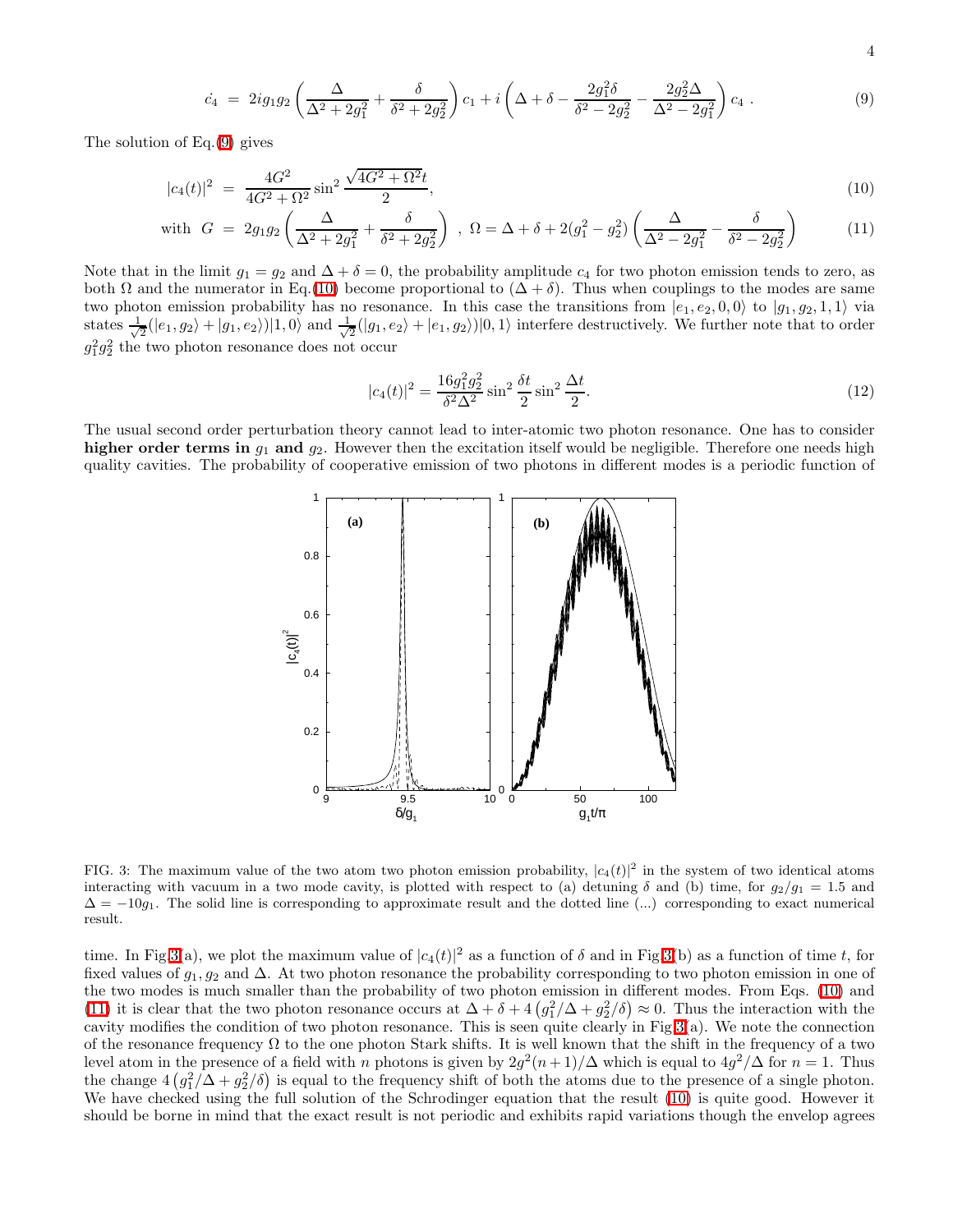5

with the result [\(10\)](#page-3-0). The above mentioned approximate results are valid for larger values of detunings but for larger values of detutings a large interaction time is required to reach the maximum of two atom two photon transition probability. This should be possible with the recently developed method of trapping atoms in a cavity [\[11\]](#page-7-2). The other possibility is to work under the conditions of the Fig[.2.](#page-2-1)

## III. TWO PHOTON EMISSION BY TWO NONIDENTICAL ATOMS IN A SINGLE MODE CAVITY

In this section we analyze a system of two nonidentical atoms interacting with a single mode vacuum field in a cavity (Fig[.1\(](#page-1-0)a)). Consider two nonidentical two level atoms having their excited states  $|e_1\rangle, |e_2\rangle$  and their ground states  $|g_1\rangle$ ,  $|g_2\rangle$  interacting with a single mode cavity-field of frequency  $\omega$ . The Hamiltonian of this system is

$$
H = \hbar \left[ \frac{\omega_1}{2} (|e_1\rangle\langle e_1| - |g_1\rangle\langle g_1|) + \frac{\omega_2}{2} (|e_2\rangle\langle e_2| - |g_2\rangle\langle g_2|) + \omega a^\dagger a \right] + \hbar g_1 (|e_1\rangle\langle g_1|a + a^\dagger|g_1\rangle\langle e_1|) + \hbar g_2 (|e_2\rangle\langle g_2|a + a^\dagger|g_2\rangle\langle e_2|),
$$
(13)

where  $\omega_1(\omega_2)$  is transition frequency for first (second) atom, a and  $a^{\dagger}$  are annihilation and creation operators for the field, and  $g_1(g_2)$  is the coupling constant to the cavity mode with first(second) atom. In a rotating frame the Hamiltonian  $H$  can be written as

$$
H = -\hbar\Delta|g_1\rangle\langle g_1| - \hbar\delta|g_2\rangle\langle g_2| + \hbar g_1(|e_1\rangle\langle g_1|a + a^\dagger|g_1\rangle\langle e_1|) + \hbar g_2(|e_2\rangle\langle g_2|a + a^\dagger|g_2\rangle\langle e_2|),
$$
\n
$$
\Delta = \omega_1 - \omega, \delta = \omega_2 - \omega.
$$
\n(15)

Let us consider an initial state  $|\psi(0)\rangle = |e_1, e_2, 0\rangle$  with both atoms in the excited state and cavity in the vacuum state. The state of the system at time  $t$  can be written as

<span id="page-4-0"></span>
$$
|\psi(t)\rangle = c_1(t)|e_1, e_2, 0\rangle + c_2(t)|e_1, g_2, 1\rangle + c_3(t)|g_1, e_2, 1\rangle + c_4(t)|g_1, g_2, 2\rangle, \tag{16}
$$

where the expansion coefficients c's satisfy

$$
\begin{aligned}\n\dot{c}_1 &= -ig_2c_2 - ig_1c_3, \\
\dot{c}_2 &= i\delta c_2 - ig_1\sqrt{2}c_4 - ig_2c_1, \\
\dot{c}_3 &= i\Delta c_3 - ig_2\sqrt{2}c_4 - ig_1c_1, \\
\dot{c}_4 &= i(\Delta + \delta)c_4 - ig_1\sqrt{2}c_2 - ig_2\sqrt{2}c_3.\n\end{aligned} \tag{17}
$$

The two photon resonance condition for this system would be  $\Delta + \delta = 0$ . For couplings  $g_1$ ,  $g_2$ , much smaller than  $|\Delta|, |\delta|$ , the solution of Eq.[\(17\)](#page-4-0) gives

$$
c_4(t) = -\frac{4g_1g_2\sqrt{2}}{\delta\Delta}\sin\frac{\delta t}{2}\sin\frac{\Delta t}{2} + \text{higher order terms.} \tag{18}
$$

<span id="page-4-1"></span>The first term in Eq.[\(18\)](#page-4-1) represents independent emission by each atom. Clearly, to lowest order in  $g_1g_2$  no two photon resonance occurs. Such a resonance can come from the terms of the higher order. Assuming that  $|\Delta|$  and  $|\delta|$ are large but  $|\Delta + \delta|$  is small, we eliminate fast oscillating variables  $c_2$  and  $c_3$  in a way similar to the previous case and the Eq.[\(17\)](#page-4-0), in terms of slowly oscillating variables reduces, to

$$
\dot{c}_1 = -i\left(\frac{g_1^2}{\Delta} + \frac{g_2^2}{\delta}\right)c_1 + ig_1g_2\sqrt{2}\left(\frac{\Delta}{\Delta + 2g_1^2} + \frac{\delta}{\delta + 2g_2^2}\right)c_4, \n\dot{c}_4 = ig_1g_2\sqrt{2}\left(\frac{\Delta}{\Delta + 2g_1^2} + \frac{\delta}{\delta + 2g_2^2}\right)c_1 + i\left(\Delta + \delta + \frac{2g_1^2}{\Delta} + \frac{2g_2^2}{\delta}\right)c_4.
$$
\n(19)

<span id="page-4-2"></span>We find the approximate result for the two photon emission probability

$$
|c_4(t)|^2 = \frac{4G'^2}{4G'^2 + \Omega'^2} \sin^2 \frac{\sqrt{4G'^2 + \Omega'^2}t}{2},\tag{20}
$$

with 
$$
G' = \sqrt{2}g_1g_2\left(\frac{\Delta}{\Delta^2 + 2g_1^2} + \frac{\delta}{\delta^2 + 2g_2^2}\right), \Omega' = \Delta + \delta + 3\left(\frac{g_1^2}{\Delta} + \frac{g_2^2}{\delta}\right).
$$
 (21)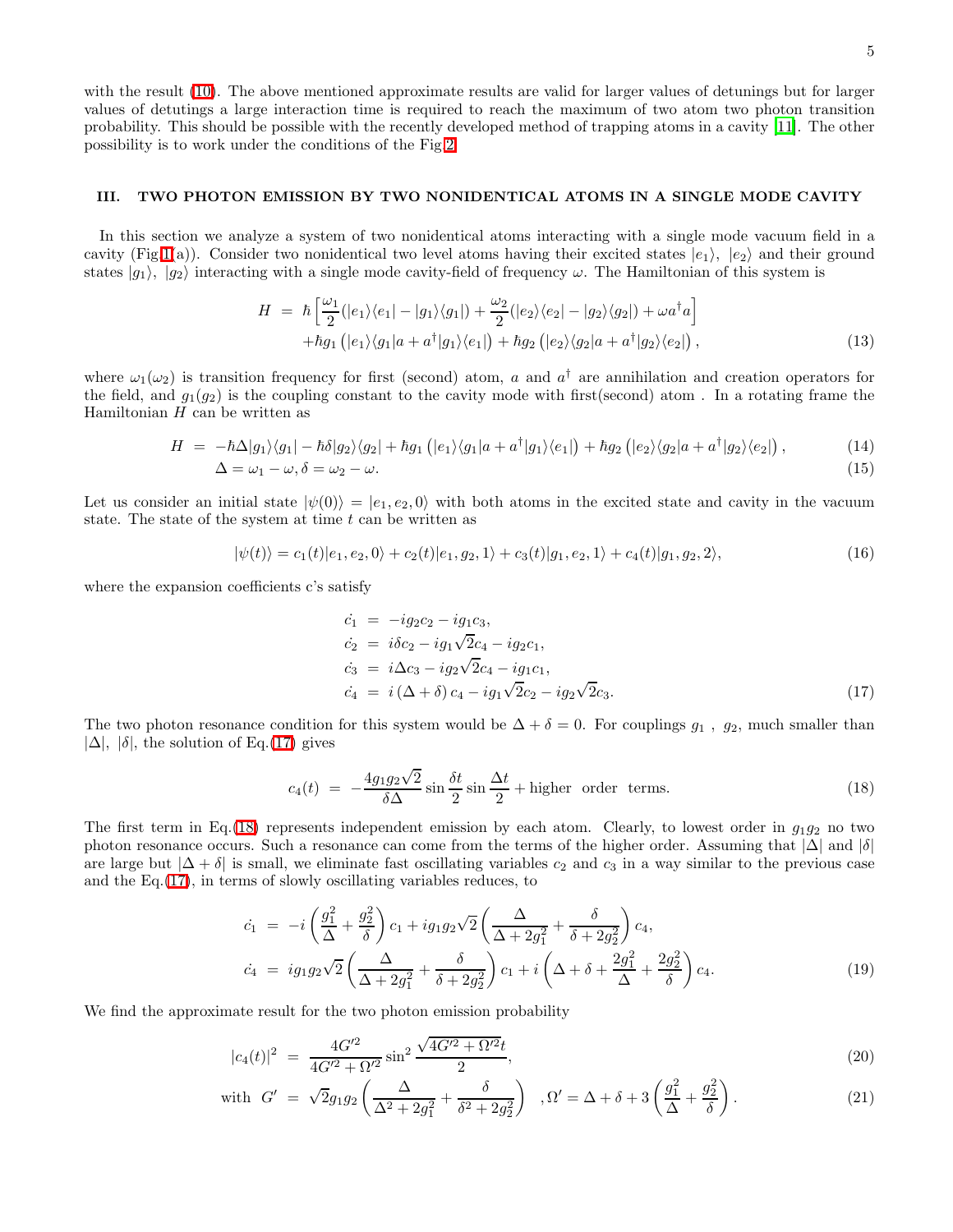For large  $|\Delta|$  and  $|\delta|$  the Eq.[\(20\)](#page-4-2) shows two photon resonance at  $\Delta + \delta + 3(g_1^2/\Delta + g_2^2/\delta) \approx 0$ . Further such two atom two photon resonance appears for  $g_1 \neq g_2$ , which disappears when  $g_1 = g_2$ . In the latter case the antisymmetric state ( $|g_1, e_2, 1\rangle - |e_1, g_2, 1\rangle$ ) / $\sqrt{2}$  is decoupled from  $|e_1, e_2, 0\rangle$  and  $|g_1, g_2, 2\rangle$ . We present numerical results in Fig[.4](#page-5-0). The graph shows two photon resonance for  $g_1 \neq g_2$ . It is clear that the position of resonance is shifted from  $\Delta + \delta = 0$ . This shift in the position of resonance is due to larger values of  $g_1$  and  $g_2$ , and depends on the ratio  $g_2/g_1$ . There is a large enhancement in the probability of two photon resonant emission in a high quality cavity. It is expected that such effects can be studied by placing the system used by Hettich *et al*[\[14\]](#page-7-5) in a cavity.



<span id="page-5-0"></span>FIG. 4: (Color online) Two atom two photon emission probability,  $|c_4(t)|^2$  in a system of nonidentical atoms interacting with vacuum in a single mode cavity, for  $\Delta/g_1 = -5.0$  and  $g_2/g_1 = 2.0$ .

#### IV. EFFECTS OF CAVITY DAMPING

Before concluding we examine the effect of cavity decay on two atom two photon vacuum Rabi oscillations. We do a calculation based on master equation. Let  $2\kappa_a$  and  $2\kappa_b$  be the rate of loss of photons from the first mode and the second mode respectively. The density matrix of the system of two atoms interacting with two mode field in the cavity will evolve according to the master equation

$$
\dot{\rho} = -\frac{i}{\hbar} [H, \rho] - \kappa_a \left( a^\dagger a \rho - 2a \rho a^\dagger + \rho a^\dagger a \right) - \kappa_b \left( b^\dagger b \rho - 2b \rho b^\dagger + \rho b^\dagger b \right). \tag{22}
$$

The density matrix for this system can be expressed in terms of all the states which are generated by the combined effect of  $H$  and dissipation. Because of the cavity decay, many more states are involved in the dynamics. For example for identical atoms interacting in a bimodal cavity, the relevant states are  $|e_1, e_2, 0, 0\rangle$ ,  $|g_1, e_2, 0, 0\rangle$ ,  $|g_1, e_2, 1, 0\rangle$ ,  $|g_1, e_2, 0, 1\rangle$ ,  $|e_1, g_2, 0, 0\rangle$ ,  $|e_1, g_2, 1, 0\rangle$ ,  $|e_1, g_2, 0, 1\rangle$ ,  $|g_1, g_2, 0, 0\rangle$ ,  $|g_1, g_2, 0, 1\rangle$ ,  $|g_1, g_2, 1, 0\rangle$ ,  $|g_1, g_2, 0, 2\rangle$ ,  $|g_1, g_2, 1, 1\rangle$ , and  $|g_1, g_2, 2, 0\rangle$ . For this system density matrix is expressed as

$$
\rho \equiv \sum_{i',j',i,j=0}^{1} \sum_{k'=0}^{i'+j'} \sum_{k=0}^{i+j'-i+j-k'} \sum_{l'=0}^{i+j-k'} \rho(i',j',k',l',i,j,k,l)|i',j',k',l'\rangle \langle i,j,k,l| \quad . \tag{23}
$$

Here  $i, i'$   $(j, j')$  represent states of the first (second) atom with the convention  $|0\rangle$  corresponding to excited state and  $|1\rangle$  corresponding to ground state, the indices k, k' (l, l') represent the number of photons in the first (second) mode.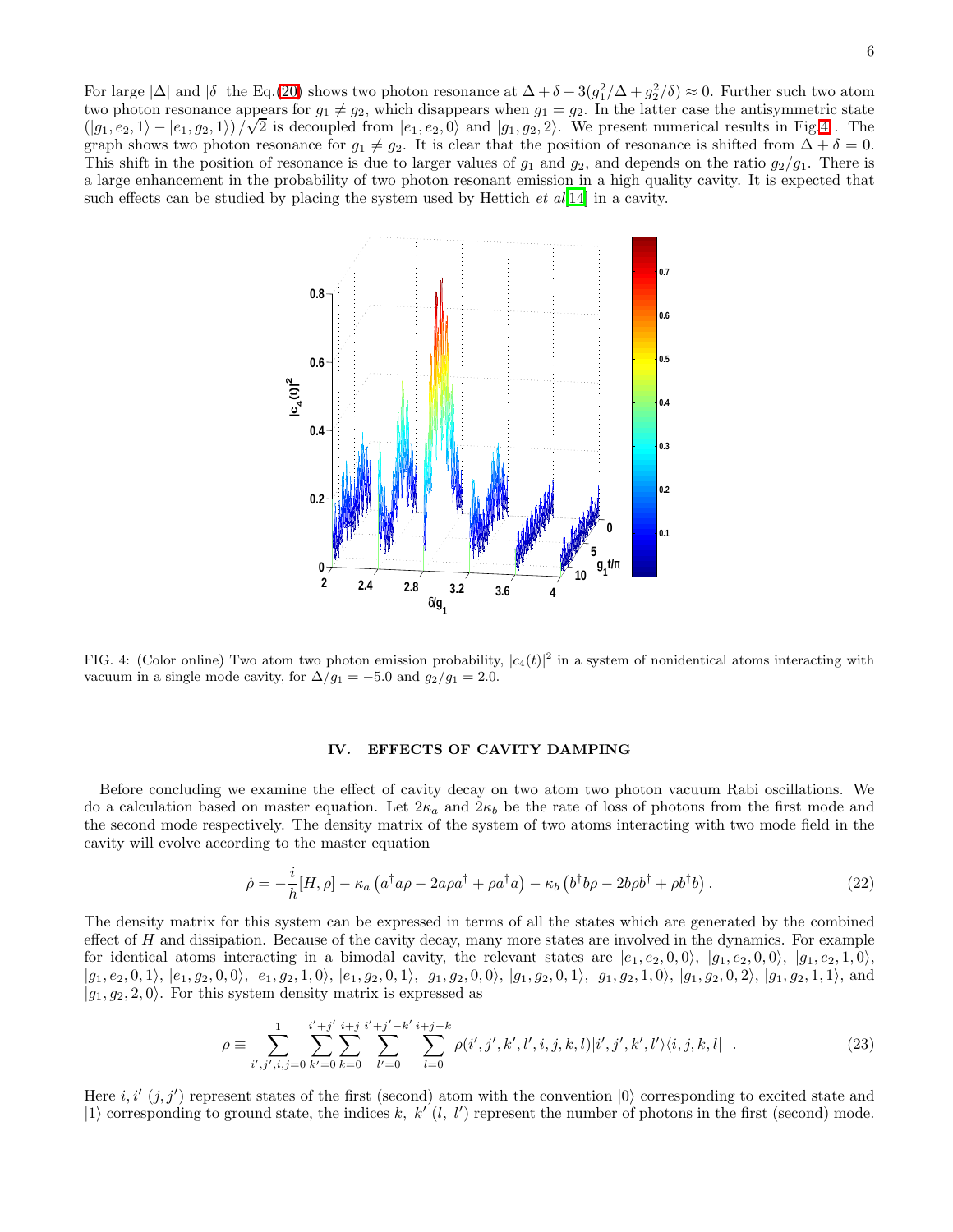Thus the dissipation requires considerable numerical work. Results for two identical atoms in a bimodal cavity are shown in Fig[.5.](#page-6-8) We show results for optical cavities with  $g/\kappa \approx 30$  in Fig[.5\(](#page-6-8)b) and for currently realizable cavities  $(q/\kappa = 10)$  in Fig[.5\(](#page-6-8)c). The two atom two photon vacuum Rabi oscillations survive in the limit of small damping  $g/\kappa \approx 30$  but for larger damping  $(g/\kappa = 10)$  die fast. Similar results are found for two nonidentical atoms in a single mode cavity.



<span id="page-6-8"></span>FIG. 5: Periodic behavior of two atom two photon emission probability  $|c_4(t)|^2$ , for identical atoms interacting with vacuum in a bimodal cavity, for  $\delta = 3.5g_1$ ,  $\Delta = -5g_1$ ,  $g_2 = 1.5g_1$  and cavity damping constants (a)  $\kappa_a = \kappa_b = 0.00$ , (b)  $\kappa_a = \kappa_b = 0.03g_1$ , (c)  $\kappa_a = \kappa_b = 0.1g_1$ .

## V. CONCLUSIONS

We have reported large two atom two photon vacuum Rabi oscillations in two systems, one having two identical atoms in a two-mode cavity and another having two nonidentical atoms in a single-mode cavity. We have shown that for asymmetric couplings  $(g_1 \neq g_2)$ , the probability of two photon emission is quite large but for symmetric couplings  $(g_1 = g_2)$ , the two photon emission probability is very small. Further, we have shown that the condition of two photon resonance in the case of strong atom-field interaction is modified from its free-space form  $(\Delta + \delta = 0)$ . These two photon transitions involving two atoms can be used for generating and detecting different types of entanglement between two field modes and two atoms [\[16\]](#page-7-7).

GSA thanks V. Sandoghdar and G. Rempe for discussions on the two atom two photon resonance.

- <span id="page-6-0"></span>[1] J. J. Sanchez-Mondragon, N. B. Narozhny, and J. H. Eberly, Phys. Rev. Lett. 51, 550 (1983).
- [2] G. S. Agarwal, J. Opt. Soc. Am. B 2, 480 (1985); G. S. Agarwal, Phys. Rev. Lett. 53, 1732 (1984).
- <span id="page-6-3"></span><span id="page-6-2"></span><span id="page-6-1"></span>[3] H. J. Kimble, in *Cavity Quantum Electrodynamics*, edited by P. Berman (Academic Press, London, 1994), p.203.
- [4] T. W. Mossberg and M. Lewenstein, in Cavity Quantum Electrodynamics, edited by P. Berman (Academic Press, London, 1994), p.171.
- <span id="page-6-4"></span>[5] J. H. Eberly, N. B. Narozhny, and J. J. Sanchez-Mondragon, Phys. Rev. Lett.44, 1323 (1980).
- <span id="page-6-5"></span>[6] M. Weidinger, B. T. H. Varcoe, R. Heerlein, and H. Walther, Phys. Rev. Lett. 82, 3795 (1999); P. Meystre, G. Rempe, and H. Walther, Opt. Lett. 13, 1078 (1988).
- <span id="page-6-6"></span>[7] G. Raithel, C. Wagner, H. Walther, L. M. Narducci, and M. O. Scully, in Advances in Atomic, Molecular and optical Physics (Supplement 2, 1994), p.57.
- <span id="page-6-7"></span>[8] L. Davidovich, J. M. Raimond, M. Brune, and S. Haroche, Phys. Rev. A 36, 3771 (1987); M. Brune, J. M. Raimond, and S. Haroche, ibid 35, 154 (1987); M. Brune, J. M. Raimond, P. Goy, L. Davidovich, and S. Haroche, Phys. Rev. Lett. 59, 1899 (1987).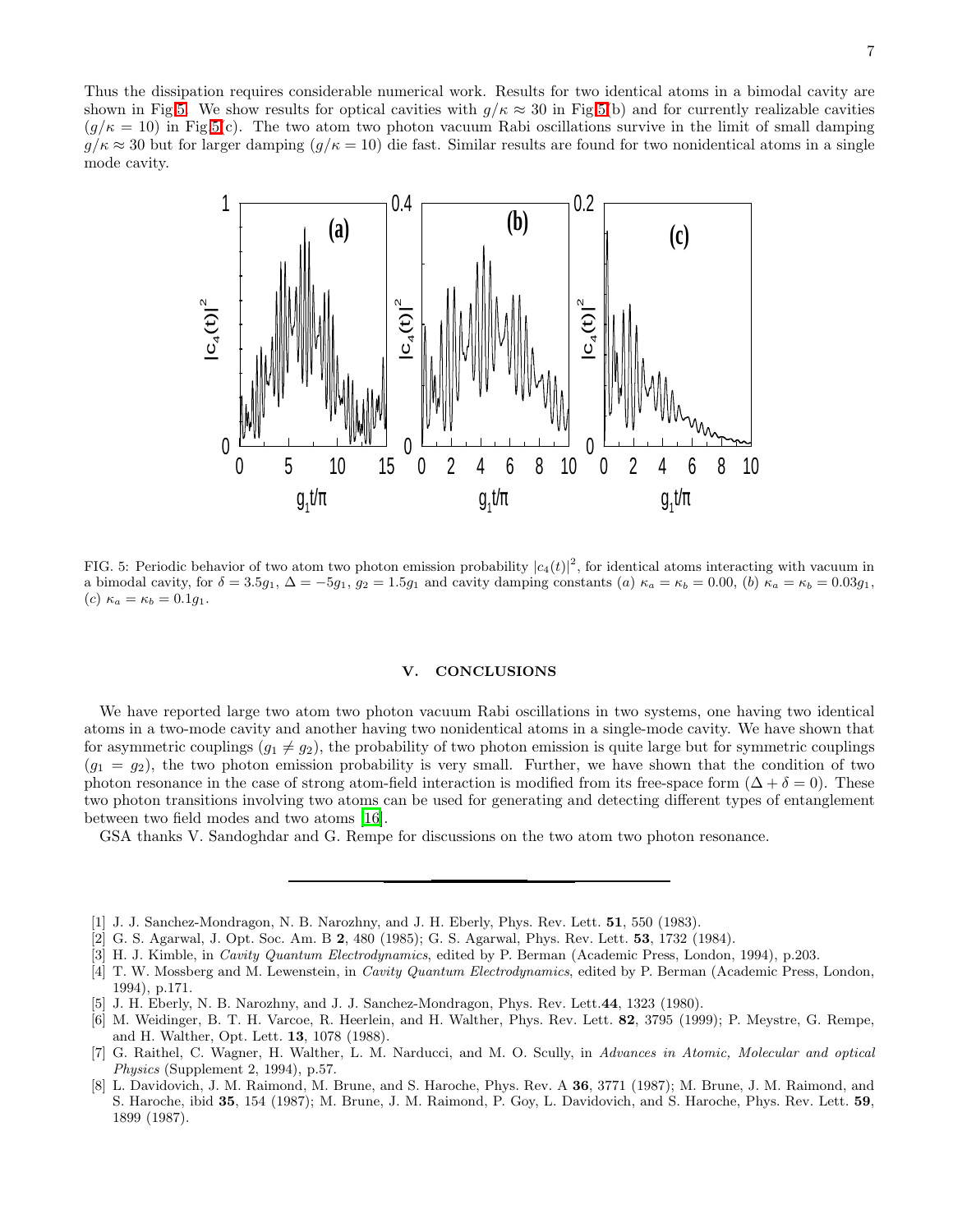- [9] J. M. Raimond, M. Brune, and S. Haroche, Rev. Mod. Phys. 73, 565 (2001).
- <span id="page-7-1"></span><span id="page-7-0"></span>[10] L. A. Lugiato, in Progress in Optics Vol.XXI, edited by E. Wolf (North-Holland, Amsterdam, 1984), p.69.
- <span id="page-7-2"></span>[11] J. McKeever, J. R. Buck, A. D. Boozer, A. Kuzmich, H.-C. Nägerl, D. M. Stamper-Kurn, and H. J. Kimble, Phys. Rev. Lett. 90, 133602, (2003).
- <span id="page-7-3"></span>[12] G. V. Varada, and G. S. Agarwal, Phys. Rev. A 45, 6721 (1992).
- <span id="page-7-4"></span>[13] A. Beige, and G. C. Hegerfeldt, Phys. Rev. A 58, 4133 (1998); E. V. Goldstein, and P. Meystre, ibid 56, 5135 (1997).
- [14] C. Hettich, C. Schmitt, J. Zitzmann, S. Kuhn, I. Gerhardt, and V. Sandoghdar, Science 298, 385 (2002).
- <span id="page-7-6"></span><span id="page-7-5"></span>[15] A. Rauschenbeutel, P. Bertet, S. Osnaghi, G. Nogues, M. Brune, J. M. Raimond, and S. Haroche, Phys. Rev. A 64, 050301 (2001).
- <span id="page-7-7"></span>[16] J. D. Franson, and T. B. Pittman, Phys. Rev. A **60**, 917 (1999).
- <span id="page-7-8"></span>[17] A. Messiah, Quantum Mechanics, (Dover Publications, 1999), p.685.

## APPENDIX A

Our procedure for eliminating fast oscillating variables is extended form of the procedure discussed in Ref.[\[17](#page-7-8)]. The Hamiltonian [\(5\)](#page-1-3) can be written as

$$
H = H_0 + \epsilon V,
$$
  
where  

$$
H_0 = -\Delta a^{\dagger} a - \delta b^{\dagger} b, \quad \epsilon V = \sum_{i=1,2} \hbar \left[ |e_i\rangle\langle g_i| (g_1 a + g_2 b) + |g_i\rangle\langle e_i| (g_1 a^{\dagger} + g_2 b^{\dagger}) \right].
$$
 (A1)

The eigenstates and corresponding eigenvalues of  $H_0$  are

$$
|1\rangle \equiv |e_1, e_2, 0, 0\rangle \qquad E_1 \equiv 0,
$$
  
\n
$$
|2\rangle \equiv 2^{-1/2} (|e_1, g_2\rangle + |g_1, e_2\rangle)|1, 0\rangle \qquad E_2 \equiv -\Delta,
$$
  
\n
$$
|3\rangle \equiv 2^{-1/2} (|e_1, g_2\rangle + |g_1, e_2\rangle)|0, 1\rangle \qquad E_3 \equiv -\delta,
$$
  
\n
$$
|4\rangle \equiv |g_1, g_2, 1, 1\rangle \qquad E_4 \equiv -(\Delta + \delta),
$$
  
\n
$$
|5\rangle \equiv |g_1, g_2, 2, 0\rangle \qquad E_5 \equiv -2\Delta,
$$
  
\n
$$
|6\rangle \equiv |g_1, g_2, 0, 2\rangle \qquad E_6 \equiv -2\delta.
$$

The resolvent for  $H_0$  is the function

$$
G_0(z) = \frac{1}{z - H_0},\tag{A2}
$$

where z is complex. If  $P_i$  is projection operator for the eigenstates of  $H_0$ 

$$
P_i = |i\rangle\langle i|; \quad i = 1, 2...6. \tag{A3}
$$

The resolvent  $G_0$  can be expressed as

$$
G_0(z) = \sum_i \frac{P_i}{z - E_i}.\tag{A4}
$$

The resolvent for the full Hamiltonian  $H$  is

<span id="page-7-9"></span>
$$
G(z) = \frac{1}{z - H_0 - \epsilon V},
$$
  
= 
$$
\frac{1}{z - H_0} \left( 1 + \epsilon V \frac{1}{z - H} \right),
$$
  
= 
$$
G_0 (1 + \epsilon V G).
$$
 (A5)

From Eq.[\(A5\)](#page-7-9) the resolvent for the full Hamiltonian H can be expressed in the power series of  $\epsilon$  as

<span id="page-7-10"></span>
$$
G = \sum_{n} \epsilon^n G_0 (V G_0)^n. \tag{A6}
$$

For small values of  $\epsilon$ ,  $G(z)$  has singularities in the complex z-plane in the neighborhood of poles of function  $G_0$  *i.e.*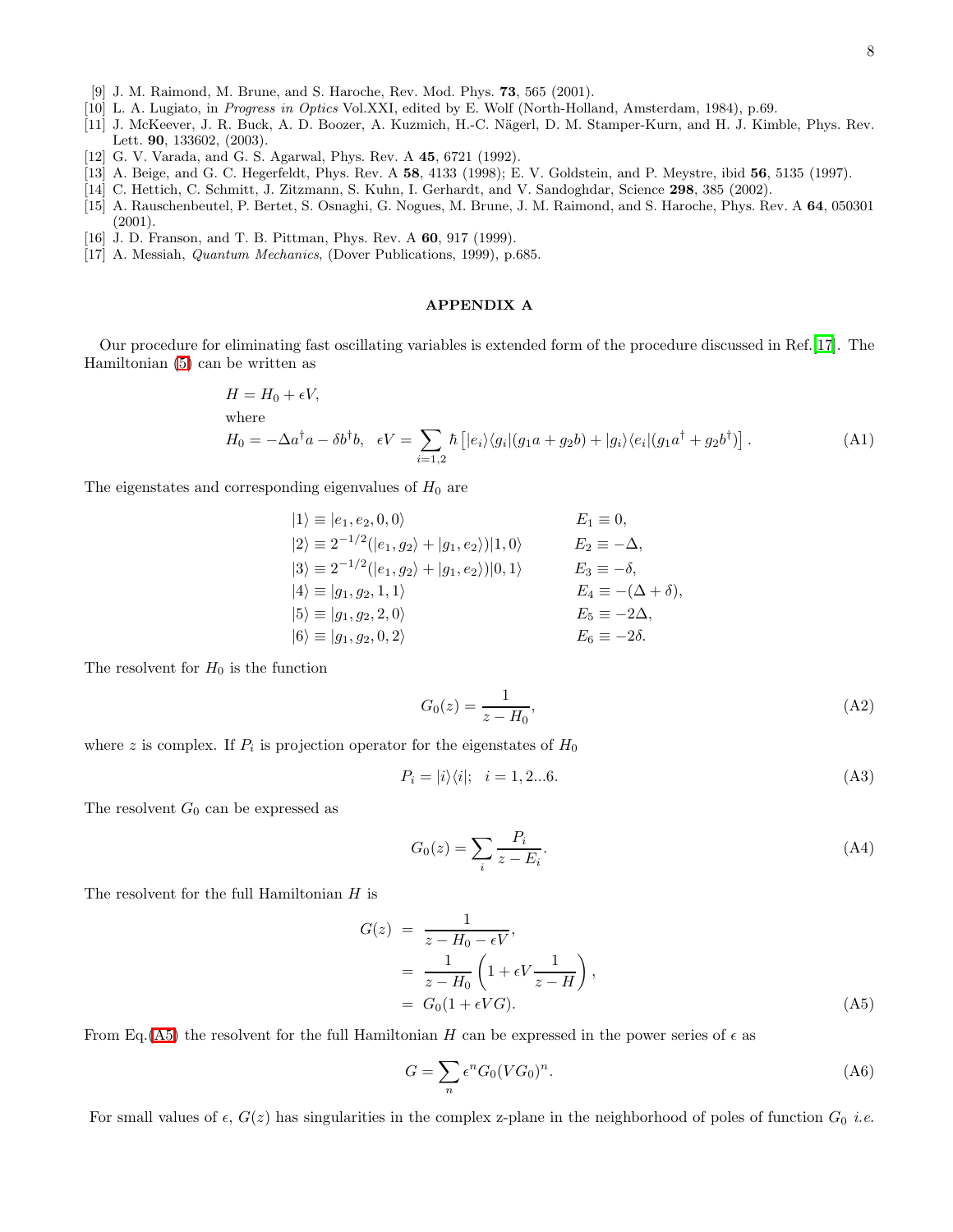<span id="page-8-0"></span>

eigenvalues of H<sub>0</sub>. Further eigenvalues E<sub>1</sub> and E<sub>4</sub> are very close to each other under the condition  $\Delta + \delta \approx 0$  and other eigenvalues are largely separated. We consider a contour,  $\Gamma$  in the z-plane that encloses eigenvalues  $E_1$  and  $E_4$ only and leaves others outside as shown in the Fig[.6.](#page-8-0) We define a new projection operator  $P_{\Gamma}$  as

$$
P_{\Gamma} = \bar{P}_1 + \bar{P}_4,
$$
  
= 
$$
\frac{1}{2i\pi} \oint_{\Gamma} G(z) dz.
$$
 (A7)

Here  $\bar{P}_1$  and  $\bar{P}_4$  are the projection operators for eigenstates of full Hamiltonian H corresponding to the eigenvalues inside the contour. The effective Hamiltonian will have the form

<span id="page-8-1"></span>
$$
H_{eff} \equiv (P_1 + P_4) H P_{\Gamma} (P_1 + P_4).
$$
 (A8)

From the definition of the resolvent we have

$$
(z - H)G \equiv G(z - H) \equiv 1.
$$
  

$$
HP_{\Gamma} = \frac{1}{2i\pi} \oint_{\Gamma} zG(z)dz.
$$
 (A9)

Substituting value of  $G(z)$  from Eq.[\(A6\)](#page-7-10) in Eq.[\(A9\)](#page-8-1) and interchanging summation to the integration we have

$$
HP_{\Gamma} = \sum_{n} \frac{1}{2i\pi} \oint_{\Gamma} zG_0(VG_0)^n dz.
$$
 (A10)

<span id="page-8-2"></span>The effective Hamiltonian can be expressed as

$$
H_{eff} = E_1 P_1 + E_4 P_4 + \sum_{n=1}^{\infty} \epsilon^n A^{(n)};
$$
  
\n
$$
A^{(n)} = (P_1 + P_4) \sum_{n=1}^{\infty} \frac{1}{2i\pi} \oint_{\Gamma} z G_0 (VG_0)^n dz (P_1 + P_4).
$$
\n(A11)

Inside the contour Γ,  $G_0$  has singularities at  $E_1$  and  $E_4$  only so the integral in the Eq.[\(A11\)](#page-8-2) is nothing but the sum of the residues at  $z = E_1$  and  $z = E_4$ . Further as in our case  $\epsilon P_1 V P_1$ ,  $\epsilon P_4 V P_4$  and  $\epsilon P_1 V P_4$  equal to zero, there is no first order and third order terms. The second order term is

$$
A^{(2)} = P_1 V Q_1 V P_1 + P_4 V Q_4 V P_4 + P_1 V Q_4 V P_4 + P_4 V Q_4 V P_1 ;
$$
\n
$$
Q_j = \sum_{i \neq 1,4} \frac{P_i}{E_j - E_i}.
$$
\n(A12)

The forth order term is

$$
A^{(4)} = \frac{1}{2i\pi} \oint_{\Gamma} z \left( \frac{P_1}{z - E_1} + \frac{P_4}{z - E_4} \right) V \sum_{i \neq 1,4} \frac{P_i}{z - E_i} V \left( \frac{P_1}{z - E_1} + \frac{P_4}{z - E_4} + \sum_{j \neq 1,4} \frac{P_j}{z - E_j} \right) V
$$
  

$$
\sum_{k \neq 1,4} \frac{P_k}{z - E_k} V \left( \frac{P_1}{z - E_1} + \frac{P_4}{z - E_4} \right) dz
$$
 (A13)